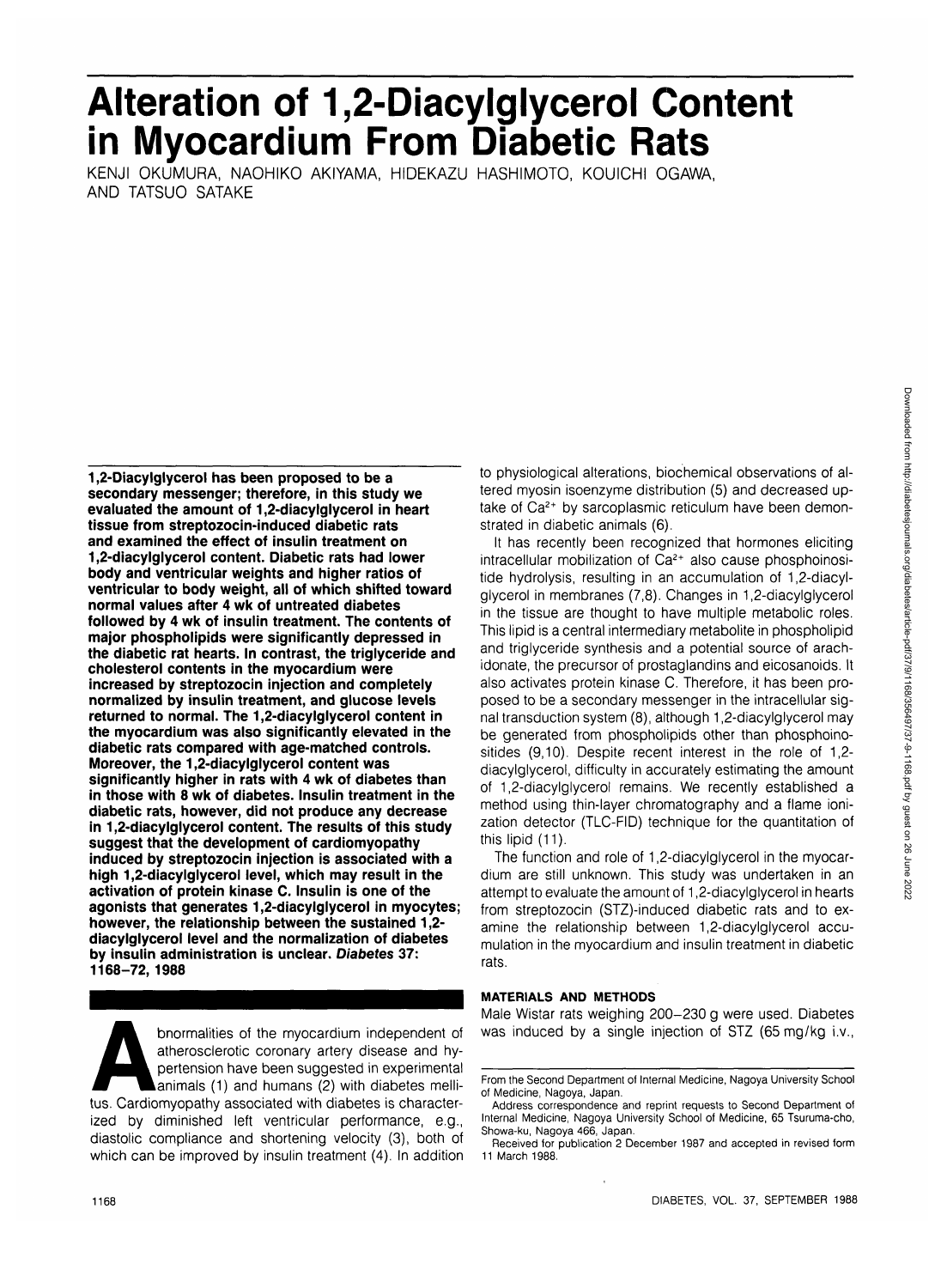# K. OKUMURA AND ASSOCIATES

dissolved in 0.05 M citrate buffer, pH 4.5) into the tail vein of animals lightly anesthetized with ether. Control animals from the initial group were injected with citrate buffer only. All rats had unrestricted access to food and water until they were killed. Diabetic animals were killed 4 and 8 wk after the STZ injection. Nondiabetic control animals were agematched accordingly. The animals in the insulin-treated diabetic group received 3 U s.c. of protamine zinc insulin daily for 4 wk before being killed at 8 wk. Insulin was given at  $\sim$ 1700 each day. Plasma samples were collected at death and analyzed for glucose by the glucose oxidase method and for insulin by radioimmunoassay procedures.

**Extraction and analysis of lipids.** After the animals were anesthetized with ether, the hearts were rapidly excised and washed thoroughly with cold saline; two 60- to 80-mg tissue samples from the left ventricle near the apex were obtained, one piece for neutral lipid analysis and the other for phospholipid analysis. These pieces were frozen immediately in liquid  $N<sub>2</sub>$ . After the two pieces from each ventricle and the remaining ventricle were weighed, the samples were placed in 5.5 ml of a chilled chloroform/methanol mixture (2:1 vol/vol) containing 0.01% butylated hydroxytoluene as an antioxidant and cholesteryl acetate (0.1 and 0.4 mg per tube for neutral lipid and phospholipid analysis, respectively) as an internal standard (12). The tissues were homogenized for 20 s with a motor-driven Potter-Elvehjem homogenizer maintained on ice, and the homogenate was then chilled on ice for 30 min and filtered through filter paper. The filtrate was evaporated to dryness under a stream of  $N_2$  at 30°C.

To analyze the phospholipids, dried lipids were resuspended in 20  $\mu$ l of chloroform/methanol (2:1) and applied to 75-um silica gel-precoated thin-layer rods (Chromarods-Slll, latron, Tokyo) that were activated by being passed through the FID before use. A four-step development method, with some modifications as described by Innis and Clandinin (13), produced good separations of each of the phospholipids and cholesteryl acetate. The first and second developments of the chromatogram were carried out in a solvent system of chloroform/methanol/H<sub>2</sub>O (50:25:2) until the front had migrated  $\sim$ 7 cm. The third and fourth developments were carried out with a dichloroethane/chloroform/ acetic acid (46:6:0.05) solvent system until 9 cm and an nhexane/diethyl ether/acetic acid (98:1:1) solvent system until 11 cm. After the rods were thoroughly dried in an oven at 50°C for 15 min, they were subjected to an latron TH-10 TLC analyzer under the following conditions: hydrogen flow rate 160 ml/min, scan speed 2.39 s/cm, and air flow rate 2000 ml/min. The peak areas were calculated with a potentiometric recorder (Chromatocorder 11, System Instrument, Tokyo). The phospholipids in the sample were determined by calculating the ratio of the area and the weight of the standard phospholipid. Each sample was analyzed with four Chromarods, and the results were averaged.

To separate the neutral lipids from phospholipids, we applied lipid extracts dissolved in 0.5 ml of chloroform to a 0.5 ml silicic acid column (minus 325 mesh from Bio-Rad, Richmond, CA) equilibrated with chloroform. Neutral lipids were eluted with 7 ml of chloroform, concentrated under a stream of  $N<sub>2</sub>$  at 30°C, and dissolved in 20  $\mu$ l of chloroform. A threestep development method in the same direction was also carried out for neutral lipid quantitation with the TLC-FID technique (11). Chromarods were spotted with 1.5  $\mu$ l of samples and developed twice in a solvent system containing 1,2-dichloroethane/chloroform/acetic acid (46:6:0.05) until the solvent front had migrated  $\sim$ 9 cm. The last development was stopped at  $\sim$ 11 cm in a solvent system of *n*-hexane/ diethyl ether/acetic acid (98:1:1).

Cholesteryl acetate and butylated hydroxytoluene were purchased from Wako (Osaka, Japan). STZ and all other neutral lipid and phospholipid standards were purchased from Sigma (St. Louis, MO).

**Statistical analysis.** All data are presented as means ± SE. Lipid contents in the myocardium are expressed on a wettissue-weight basis. For data comparisons, a two-way analysis of variance (ANOVA) was carried out without the insulintreated diabetic group. When the  $F$  value was significant, differences within the groups, including the insulin-treated diabetic group, were assessed with one-way ANOVA and then Duncan's multiple-range test or Student's t test for unpaired data.  $P < 05$  was considered statistically significant.

## **RESULTS**

**General features of diabetic animals.** Four and 8 wk after STZ injection, the diabetic animals exhibited significantly depressed body and ventricular weights. Elevated ratios of ventricular weight to body weight were observed in the 8 wk-diabetic rats but not in the 4-wk-diabetic rats (Table 1).

TABLE 1 Physical and biochemical variables in control, diabetic, and insulin-treated diabetic rats 4 and 8 wk after streptozocin injection

|                                                |                 |                           |                 |                   | 8 wk                            |  |
|------------------------------------------------|-----------------|---------------------------|-----------------|-------------------|---------------------------------|--|
|                                                | 4 wk            |                           |                 |                   | Insulin-treated                 |  |
|                                                | Control         | <b>Diabetic</b>           | Control         | <b>Diabetic</b>   | diabetic                        |  |
| n                                              | 9               |                           | 10              |                   |                                 |  |
| Body weight (g)                                | $431 \pm 14$    | $278 \pm 15$ <sup>*</sup> | $492 \pm 2$     | $309 \pm 10^*$    | $390 \pm 20$ <sup>*</sup> t     |  |
| Ventricular weight (mg)<br>Ventricular weight/ | $919 \pm 21$    | $624 \pm 33$ *            | $1176 \pm 60$   | $882 \pm 26$ *    | $1038 \pm 36$ t $\pm$           |  |
| body weight (mg/g)                             | $2.14 \pm 0.03$ | $2.18 \pm 0.07$           | $2.36 \pm 0.05$ | $2.86 \pm 0.03^*$ | $2.66 \pm 0.07$ <sup>*</sup> \$ |  |
| Plasma glucose (mg/dl)                         | $160 \pm 7$     | $629 \pm 81$ <sup>*</sup> | $183 \pm 8$     | $639 \pm 48^*$    | $187 + 22$                      |  |
| Plasma insulin (µU/ml)                         | $17.1 \pm 1.1$  | $9.9 \pm 2.2^*$           | $23.8 \pm 2.5$  | $10.1 \pm 1.61$   | $67.9 \pm 7.7$ <sup>*+</sup>    |  |

Values are means ± SE.

\*P < .01 and  $\ddagger$ P < .05 vs. control rats.

 $\uparrow$ P < .01 and §P < .05 vs. age-matched diabetic rats.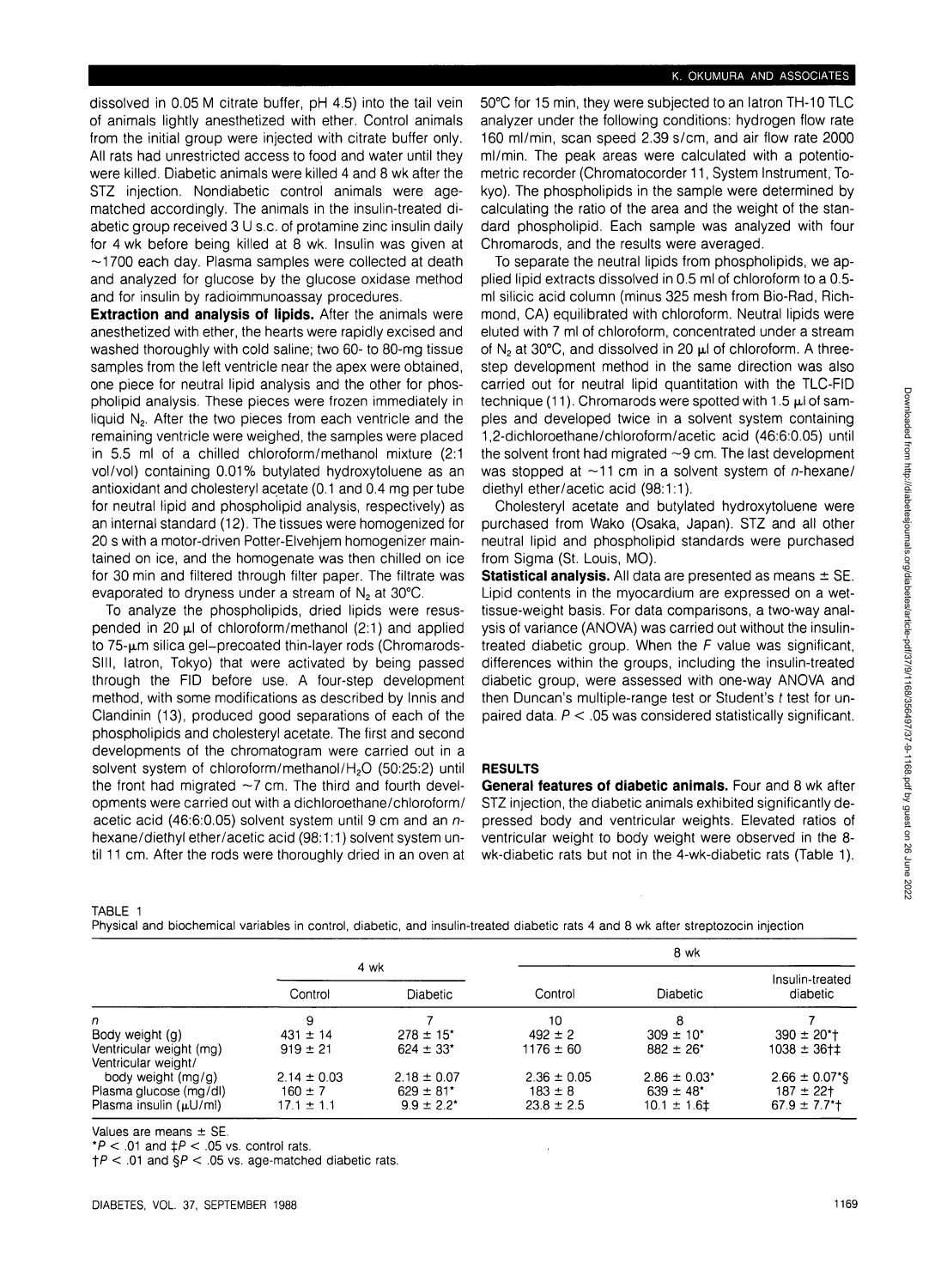# TABLE 2

Myocardial phospholipid contents in control, diabetic, and insulin-treated diabetic rats 4 and 8 wk after streptozocin injection

|                          |                  |                   | 8 wk             |                              |                   |
|--------------------------|------------------|-------------------|------------------|------------------------------|-------------------|
|                          | 4 wk             |                   |                  |                              | Insulin-treated   |
|                          | Control          | <b>Diabetic</b>   | Control          | <b>Diabetic</b>              | diabetic          |
| Cardiolipin              | $3.90 \pm 0.39$  | $2.89 \pm 0.16^*$ | $3.57 \pm 0.13$  | $2.97 \pm 0.21$              | $3.47 \pm 0.34$   |
| Phosphatidylethanolamine | $8.69 \pm 0.25$  | $7.78 \pm 0.38$   | $9.08 \pm 0.14$  | $7.42 \pm 0.31$ *            | $8.78 \pm 0.79$ † |
| Phosphatidylcholine      | $10.49 \pm 0.21$ | $10.38 \pm 0.30$  | $10.30 \pm 0.22$ | $9.24 \pm 0.23$ <sup>*</sup> | $9.58 \pm 0.72$   |
| Sphingomyelin            | $0.45 \pm 0.03$  | $0.52 \pm 0.04$   | $0.43 \pm 0.01$  | $0.56 \pm 0.03$ <sup>*</sup> | $0.49 \pm 0.06$   |
| Lysophosphatidylcholine  | $0.07 \pm 0.01$  | $0.09 \pm 0.01$   | $0.09 \pm 0.01$  | $0.11 \pm 0.06$              | $0.07 \pm 0.02$   |

Values are  $\mu$ g/mg wet wt and given as means  $\pm$  SE.

 $*P < .05$  vs. control values.

 $\uparrow$  P < .05 vs. age-matched diabetics.

 $\uparrow$ P < .05 vs. diabetic values at 4 wk.

The presence of diabetes in the STZ-injected animals was confirmed by elevated plasma glucose and depressed plasma insulin concentrations compared with control rats (Table 1).

Daily injections for the last 4 wk with 3 U s.c. of insulin in the diabetic rats completely reversed the plasma glucose level and improved the growth and development of cardiac hypertrophy. However, body weight was significantly lower and the ratio of ventricular weight to body weight was significantly higher in the insulin-treated diabetic rats than in the control group. Insulin treatment maintained the plasma insulin at a high level.

**Phospholipid contents in myocardium.** Major phospholipids such as phosphatidylcholine, phosphatidylethanolamine, and cardiolipin in the 8-wk-diabetic rat hearts were lower than in the age-matched control rats, whereas the 4 wk-diabetic rats were found to possess only a significantly lower level of cardiolipin (Table 2). Insulin injection into the diabetic rats inhibited the decrease in these phospholipids, although the elevation of phosphatidylcholine by insulin treatment appeared to be only partial. On the other hand,



**FIG. 1. 1,2-Diacylglycerol content in myocardium from control, diabetic, and insulin-treated diabetic animals 4 and 8 wk after streptozocin injection. Bars represent means ± SE. \*P < .05; " P < .01; +P < .05 vs. diabetic animals at 4 wk.**

the sphingomyelin content in the 8-wk-diabetic rats was higher than in the control rats. Lysophosphatidylcholine content appeared higher in the diabetic rats, although the difference was not significant. Phosphatidylserine and phosphatidylinositol could not be completely separated for determination of their contents with the method described above.

**Neutral lipid contents in myocardium.** The 1,2-diacylglycerol contents determined in the myocardium of diabetic rats were 83.1  $\pm$  5.1 ng/mg wet wt at 4 wk and 68.2  $\pm$  2.1 ng/mg wet wt at 8 wk, values that were significantly higher than in the corresponding control rats (64.5  $\pm$  4.7 ng/mg) wet wt at 4 wk and 57.0  $\pm$  1.7 ng/mg wet wt at 8 wk) (Fig. 1). The 1,2-diacylglycerol levels in control groups were about the same as those obtained after decapitation without anesthesia (11). Insulin treatment in the diabetic rats, however, did not decrease in the 1,2-diacylglycerol content of the myocardium (68.2  $\pm$  3.1 ng/mg wet wt).

In contrast, the triglyceride contents in the myocardium of diabetic rats were 2.59  $\pm$  0.36  $\mu$ g/mg wet wt at 4 wk and 2.98  $\pm$  0.42  $\mu$ g/mg wet wt at 8 wk, values that were significantly higher than in the corresponding control rats (1.32  $\pm$ 0.15 and 1.18  $\pm$  0.08  $\mu$ g/mg wet wt, respectively), whereas insulin treatment completely returned the triglyceride content to the control level (1.12  $\pm$  0.14  $\mu$ g/mg wet wt) (Fig. 2).

With respect to cholesterol content (excluding cholesterol esters), there was no significant elevation in the 4-wk-diabetic rats, but the cholesterol content was significantly increased in 8-wk-diabetic compared with age-matched control rats (1.65  $\pm$  0.04 vs. 1.46  $\pm$  0.03  $\mu$ g/mg wet wt; Fig. 3). The significant regression in cholesterol content, similar to that for triglyceride content in the myocardium, was observed with daily insulin treatment (3 U) in diabetic rats  $(1.48 \pm 0.04 \,\mu\text{g/mg}$  wet wt).

# **DISCUSSION**

In this study, STZ injected into rats led to the development of a diabetic state characterized by elevated plasma glucose and depressed plasma insulin levels. In addition to hyperglycemia, other biochemical abnormalities occur in diabetes. Diabetic animals have higher plasma free-fatty acid, triglyceride, and cholesterol concentrations (14-16) than human patients (17). Such severe diabetes mellitus in rats is associated with marked changes in myocardial function. Di-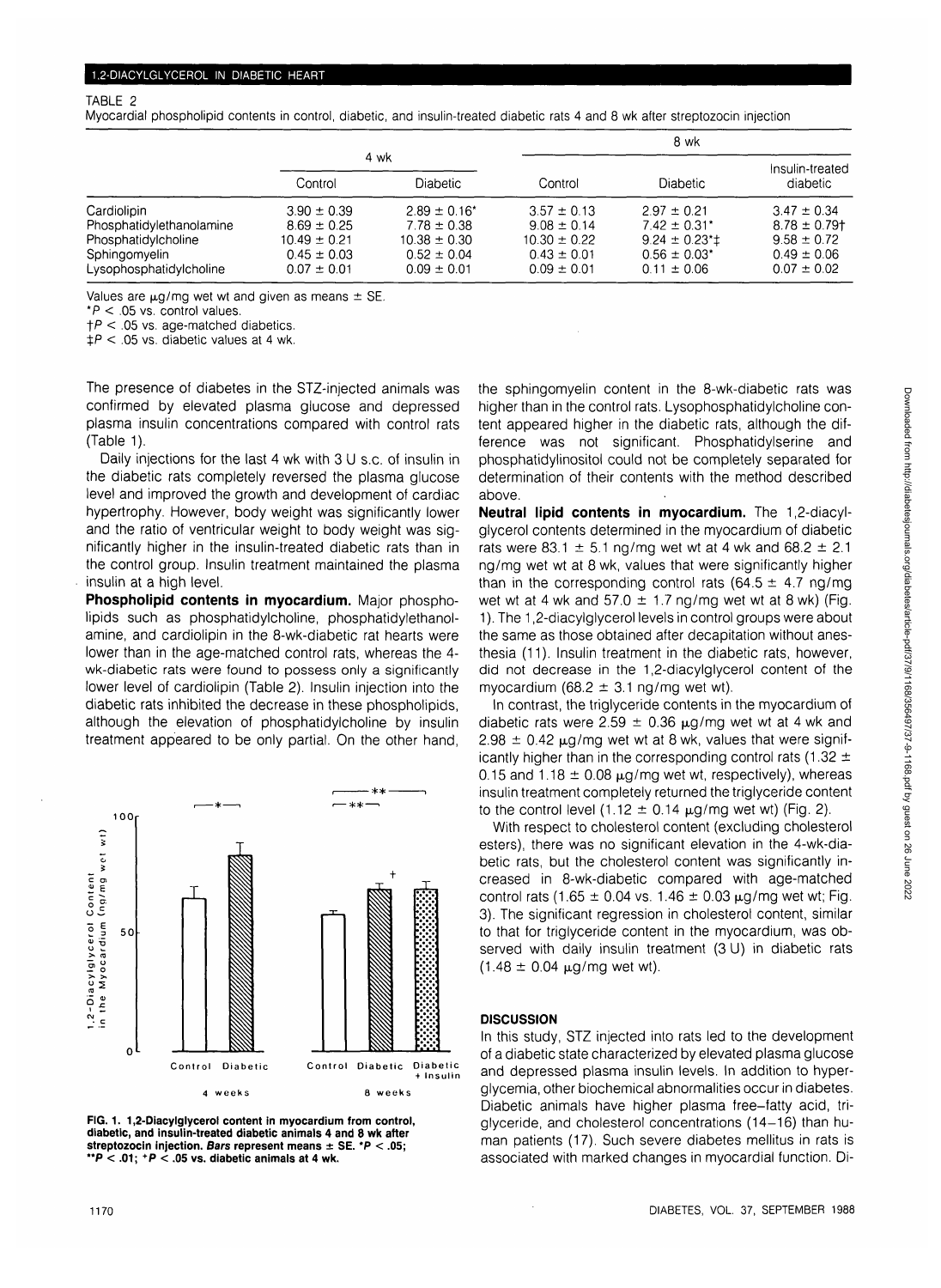

**FIG. 2. Triglyceride content in myocardium from control, diabetic, and insulin-treated diabetic animals 4 and 8 wk after streptozocin injection. Bars represent means ± SE. \*P < 05; \*\*P < 01.**

abetic cardiomyopathy is characterized by a depression of contractility and a marked slowing of the relaxation process (18). Such myocardial dysfunction in diabetic hearts is suggested to be due to enhanced sensitivity to high levels of elevated circulating lipids (14). The tissue lipid contents have also been evaluated in diabetic animals, and it was found that the triglyceride and cholesterol contents were high in the heart (16,19,20) and small intestine (21). Moreover, there is evidence that more triglyceride and cholesterol accumulate in the left ventricle and septum in diabetic patients compared to nondiabetic control subjects without heart disease (2). Our results are consistent with those results regarding to myocardial lipids. On a wet-weight basis, the hearts from 8-wk-diabetic animals revealed a decrease in major phospholipids, e.g., phosphatidylethanolamine and phosphatidylcholine, as reported earlier in diabetic rat sciatic nerves (22), whereas total phospholipid content from the isolated membranes of hearts in diabetic rats are elevated above those in control rats (6). A decrease in myocardial phospholipid content may be associated with the development of myocardial dysfunction if we consider the fact that abnormalities in ion transport systems of subcellular membranes develop with time (6,23), although such defects are not evident until 28 days after STZ injection. The contents of the minor phospholipids, sphingomyelin and lysophosphatidylcholine, showed a tendency to increase; however, the reason is still unclear, although lysophosphatidylcholine accumulation has been shown to be a consequence of ischemic myocardial damage (24). Unfortunately, the TLC-FID method used here could not totally reliably discriminate the phosphatidylserine and phosphatidylinositol fractions. These lipid alterations in the diabetic hearts, which occurred as a result of the disease process, were reversed after 4 wk of untreated diabetes followed by 4 wk of insulin treatment. A number of experimental diabetes studies have demonstrated that adequate insulin treatment completely normalized the myocardial function abnormalities and the lipid metabolism disorder (4,25).

It is generally accepted that the accumulation of 1,2-di-

# **K. OKUMURA AND ASSOCIATES**

acylglycerol in tissues results from the breakdown of phosphoinositides by phospholipase C. On receptor activation, phosphoinositide hydrolysis results in the generation of two secondary messengers, inositol triphosphate and 1,2-diacylglycerol, which are believed to be responsible for the intracellular mobilization of Ca<sup>2+</sup> and the activation of protein kinase C, respectively (7,8). There is evidence that very small amounts of 1,2-diacylglycerol may play an important role as a central component of several pathways and by its activation of protein kinase C, suggesting that it is necessary to accurately estimate the 1,2-diacylglycerol content in tissues (26). Few direct measurements of 1,2-diacylglycerol have been conducted (27). We established a method using TLC-FID for quantitating the amount of 1,2-diacylglycerol in which cholesteryl acetate was chosen as an internal standard (11).

This study was carried out to determine the amount of 1,2 diacylglycerol present in diabetic cardiomyopathy. The elevation in 1,2-diacylglycerol content in the heart can probably be attributed to high levels of circulating and cardiac catecholamines in diabetic animals (28) because plasma catecholamines are elevated in diabetes (29,30), and 1,2 diacylglycerol in the myocardium is increased by exogenous norepinephrine in rats (31). In contrast to the time courses of the catecholamines in diabetic subjects (28), note that the 1,2-diacylglycerol content was lower at 8 wk after STZ injection than at 4 wk. Furthermore, another distinct aspect of 1,2-diacylglycerol is that insulin treatment failed to normalize this lipid content. The elevation in 1,2-diacylglycerol content in the heart may be associated with the development of diabetic cardiomyopathy, although the exact reason remains unclear. The classic pathway of diacylglycerol production is via hydrolysis of phosphoinositides, which can be stimulated by several agonists, e.g., acetylcholine, norepinephrine, histamine, and vasopressin. However, diacylglycerol may be generated from compounds other than phosphoinositides (9,10). It has also been reported that 1,2-diacylglycerol is partially derived from the degradation of phosphatidylcholine by phospholipase C in a preadipocytic cell line (26).



**FIG. 3. Cholesterol content in myocardium from control, diabetic, and insulin-treated diabetic animals 4 and 8 wk after streptozocin injection. Bars represent means ± SE. \*P < .05; \*\*P < .01.**